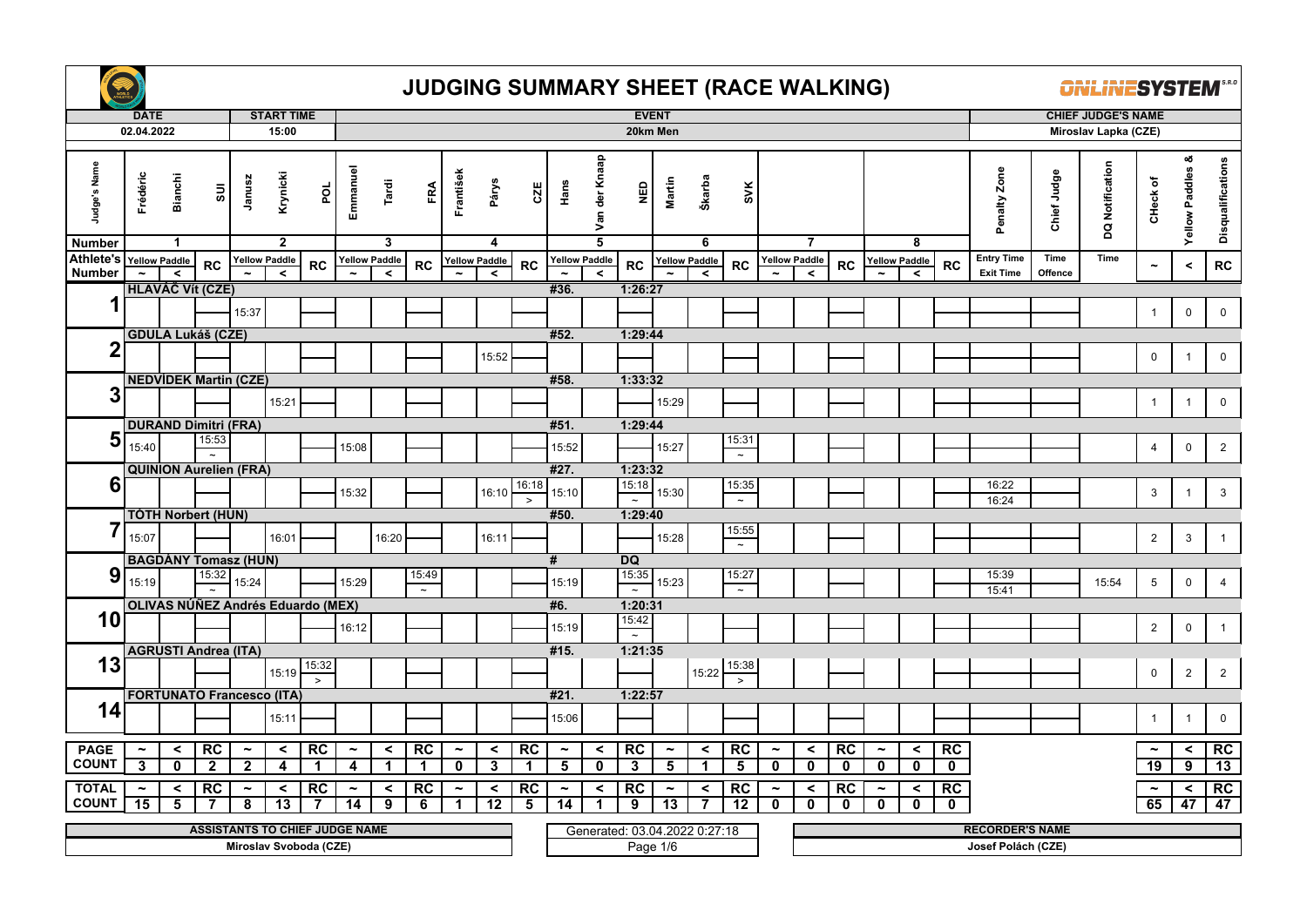

|                                          | <b>DATE</b>           |                |                                            |                       | <b>START TIME</b>               |                                                                 |                       |                                 |             |                       |                                 |                 |                       |                | <b>EVENT</b>                              |                       |                                 |             |                       |                                 |             |                       |                                 |             |                                              |             | <b>CHIEF JUDGE'S NAME</b> |                       |                            |                   |
|------------------------------------------|-----------------------|----------------|--------------------------------------------|-----------------------|---------------------------------|-----------------------------------------------------------------|-----------------------|---------------------------------|-------------|-----------------------|---------------------------------|-----------------|-----------------------|----------------|-------------------------------------------|-----------------------|---------------------------------|-------------|-----------------------|---------------------------------|-------------|-----------------------|---------------------------------|-------------|----------------------------------------------|-------------|---------------------------|-----------------------|----------------------------|-------------------|
|                                          | 02.04.2022            |                |                                            |                       | 15:00                           |                                                                 |                       |                                 |             |                       |                                 |                 |                       |                | 20km Men                                  |                       |                                 |             |                       |                                 |             |                       |                                 |             |                                              |             | Miroslav Lapka (CZE)      |                       |                            |                   |
| Judge's Name                             | Frédéric              | <b>Bianchi</b> | $\overline{\textrm{su}}$                   | Janusz                | Krynicki                        | por                                                             | Emmanuel              | Tardi                           | FRA         | František             | Párys                           | CZE             | Hans                  | Van der Knaap  | 圖                                         | Martin                | Škarba                          | <b>SVK</b>  |                       |                                 |             |                       |                                 |             | Penalty Zone                                 | Chief Judge | DQ Notification           | CHeck of              | ೲ<br><b>Yellow Paddles</b> | Disqualifications |
| <b>Number</b>                            |                       | $\mathbf{1}$   |                                            |                       | $\mathbf{2}$                    |                                                                 |                       | 3                               |             |                       | 4                               |                 |                       | $\overline{5}$ |                                           |                       | 6                               |             |                       | $\overline{7}$                  |             |                       | 8                               |             |                                              | Time        | Time                      |                       |                            |                   |
| Athlete's Yellow Paddle<br><b>Number</b> |                       | $\prec$        | <b>RC</b>                                  |                       | <b>Yellow Paddle</b><br>$\prec$ | <b>RC</b>                                                       |                       | <b>Yellow Paddle</b><br>$\prec$ | RC          |                       | <b>Yellow Paddle</b><br>$\prec$ | RC              | <b>Yellow Paddle</b>  | $\prec$        | <b>RC</b>                                 |                       | <b>Yellow Paddle</b><br>$\prec$ | RC          |                       | <b>Yellow Paddle</b><br>$\prec$ | <b>RC</b>   |                       | <b>Yellow Paddle</b><br>$\prec$ | <b>RC</b>   | <b>Entry Time</b><br><b>Exit Time</b>        | Offence     |                           | $\tilde{\phantom{a}}$ | $\,<\,$                    | ${\sf RC}$        |
|                                          |                       |                | <b>KUKIS Deimantas (LTU)</b>               |                       |                                 |                                                                 |                       |                                 |             |                       |                                 |                 | #63.                  |                | 1:39:04                                   |                       |                                 |             |                       |                                 |             |                       |                                 |             |                                              |             |                           |                       |                            |                   |
| 16                                       |                       |                |                                            |                       |                                 |                                                                 |                       | 15:14                           |             |                       | 15:39                           | 16:23<br>$\geq$ |                       |                |                                           |                       |                                 |             |                       |                                 |             |                       |                                 |             |                                              |             |                           | $\mathbf 0$           | $\sqrt{2}$                 | $\mathbf{1}$      |
|                                          |                       |                | <b>BALEVICIUS Deividas (LTU)</b>           |                       |                                 |                                                                 |                       |                                 |             |                       |                                 |                 | #62.                  |                | 1:38:30                                   |                       |                                 |             |                       |                                 |             |                       |                                 |             |                                              |             |                           |                       |                            |                   |
| 17                                       |                       |                |                                            |                       |                                 | 15:25                                                           |                       |                                 |             |                       |                                 | 15:54           |                       |                |                                           |                       |                                 |             |                       |                                 |             |                       |                                 |             |                                              |             |                           |                       |                            |                   |
|                                          |                       |                |                                            |                       | 15:08                           | $\geq$                                                          |                       | 16:23                           |             |                       | 15:44                           | $\geq$          |                       |                |                                           |                       |                                 |             |                       |                                 |             |                       |                                 |             |                                              |             |                           | $\mathbf 0$           | 3                          | $\overline{2}$    |
|                                          |                       |                | <b>BONFIM Caio (BRA)</b>                   |                       |                                 |                                                                 |                       |                                 |             |                       |                                 |                 | #1.                   |                | 1:18:54                                   |                       |                                 |             |                       |                                 |             |                       |                                 |             |                                              |             |                           |                       |                            |                   |
| 21                                       |                       |                |                                            | 16:02                 |                                 |                                                                 | 15:12                 |                                 |             |                       |                                 |                 |                       |                |                                           |                       |                                 |             |                       |                                 |             |                       |                                 |             |                                              |             |                           | $\overline{2}$        | $\pmb{0}$                  | $\mathbf 0$       |
|                                          |                       |                | <b>ROJAS Christian (COL)</b>               |                       |                                 |                                                                 |                       |                                 |             |                       |                                 |                 | #32.                  |                | 1:25:14                                   |                       |                                 |             |                       |                                 |             |                       |                                 |             |                                              |             |                           |                       |                            |                   |
| 22                                       |                       |                |                                            |                       | 15:50                           |                                                                 |                       |                                 |             |                       |                                 |                 |                       |                |                                           |                       |                                 |             |                       |                                 |             |                       |                                 |             |                                              |             |                           | 0                     | $\overline{1}$             | 0                 |
|                                          |                       |                | RUIZ Jorge (COL)                           |                       |                                 |                                                                 |                       |                                 |             |                       |                                 |                 | #35.                  |                | 1:26:16                                   |                       |                                 |             |                       |                                 |             |                       |                                 |             |                                              |             |                           |                       |                            |                   |
| 23                                       |                       | 15:11          |                                            |                       |                                 |                                                                 |                       | 16:13                           |             |                       |                                 |                 | 15:10                 |                | 15:57<br>$\sim$                           |                       |                                 |             |                       |                                 |             |                       |                                 |             |                                              |             |                           | $\overline{1}$        | $\overline{2}$             | $\mathbf{1}$      |
|                                          |                       |                | <b>PEREZ Kenny Martin (COL)</b>            |                       |                                 |                                                                 |                       |                                 |             |                       |                                 |                 | #38.                  |                | 1:27:10                                   |                       |                                 |             |                       |                                 |             |                       |                                 |             |                                              |             |                           |                       |                            |                   |
| 24                                       |                       |                |                                            |                       |                                 |                                                                 |                       |                                 |             |                       |                                 |                 | 15:15                 |                | 15:23<br>$\cdot$                          |                       |                                 |             |                       |                                 |             |                       |                                 |             |                                              |             |                           | $\mathbf{1}$          | $\mathbf 0$                | $\mathbf{1}$      |
|                                          |                       |                | LUGO Brayan (COL)                          |                       |                                 |                                                                 |                       |                                 |             |                       |                                 |                 | #45.                  |                | 1:28:39                                   |                       |                                 |             |                       |                                 |             |                       |                                 |             |                                              |             |                           |                       |                            |                   |
| 25                                       |                       |                |                                            | 15:20                 |                                 | 15:42                                                           |                       | 15:30                           | 15:43       |                       | 15:26                           |                 | 15:19                 |                | 15:48                                     |                       |                                 |             |                       |                                 |             |                       |                                 |             | 15:52                                        |             |                           | $\overline{2}$        | $\overline{2}$             | $\mathbf{3}$      |
|                                          |                       |                |                                            |                       |                                 | $\sim$                                                          |                       |                                 | $\geq$      |                       |                                 |                 |                       |                | $\cdot$                                   |                       |                                 |             |                       |                                 |             |                       |                                 |             | 15:54                                        |             |                           |                       |                            |                   |
| 28                                       |                       |                | <b>PINZON Diego (COL)</b><br>15:23         |                       |                                 |                                                                 |                       |                                 |             |                       |                                 |                 | #26.                  |                | 1:23:26                                   |                       |                                 |             |                       |                                 |             |                       |                                 |             |                                              |             |                           |                       |                            |                   |
|                                          | 15:19                 |                |                                            |                       |                                 |                                                                 |                       |                                 |             |                       |                                 |                 | 16:04                 |                |                                           |                       |                                 |             |                       |                                 |             |                       |                                 |             |                                              |             |                           | $\overline{2}$        | $\pmb{0}$                  | $\mathbf{1}$      |
|                                          |                       |                | SOTO Juan José (COL)                       |                       |                                 |                                                                 |                       |                                 |             |                       |                                 |                 | #24.                  |                | 1:23:14                                   |                       |                                 |             |                       |                                 |             |                       |                                 |             |                                              |             |                           |                       |                            |                   |
| 29                                       |                       | 15:53          |                                            |                       |                                 |                                                                 |                       |                                 |             |                       |                                 |                 |                       |                |                                           |                       |                                 |             |                       |                                 |             |                       |                                 |             |                                              |             |                           | $\mathsf{O}$          | $\overline{1}$             | $\mathbf 0$       |
|                                          |                       |                |                                            |                       |                                 |                                                                 |                       |                                 |             |                       |                                 |                 |                       |                |                                           |                       |                                 |             |                       |                                 |             |                       |                                 |             |                                              |             |                           |                       |                            |                   |
| 30                                       |                       |                | <b>PINTADO Brian Daniel (ECU)</b><br>15:26 |                       |                                 |                                                                 |                       |                                 |             |                       |                                 |                 | #4.                   |                | 1:19:47                                   |                       |                                 |             |                       |                                 |             |                       |                                 |             |                                              |             |                           |                       |                            |                   |
|                                          | 15:14                 |                |                                            |                       |                                 |                                                                 |                       |                                 |             |                       |                                 |                 |                       |                |                                           |                       |                                 |             |                       |                                 |             |                       |                                 |             |                                              |             |                           | $\overline{1}$        | $\mathbf 0$                | $\mathbf{1}$      |
| <b>PAGE</b>                              | $\tilde{\phantom{a}}$ | $\prec$        | RC                                         | $\tilde{\phantom{a}}$ | $\prec$                         | RC                                                              | $\tilde{\phantom{m}}$ | $\prec$                         | <b>RC</b>   | $\tilde{\phantom{a}}$ | $\prec$                         | RC              | $\tilde{\phantom{m}}$ | $\prec$        | RC                                        | $\tilde{\phantom{a}}$ | $\overline{\phantom{0}}$        | RC          | $\tilde{\phantom{a}}$ | $\,<$                           | RC          | $\tilde{\phantom{a}}$ | $\prec$                         | RC          |                                              |             |                           | $\tilde{\phantom{a}}$ | $\prec$                    | RC                |
| <b>COUNT</b>                             | $\mathbf{2}$          | $\overline{2}$ | $\boldsymbol{2}$                           | $\overline{2}$        | $\overline{2}$                  | $\mathbf{2}$                                                    | -1                    | 4                               | $\mathbf 1$ | $\mathbf 0$           | 3                               | $\mathbf{2}$    | 4                     | $\mathbf 0$    | 3                                         | $\mathbf 0$           | $\mathbf 0$                     | $\mathbf 0$ | $\mathbf 0$           | $\mathbf 0$                     | $\mathbf 0$ | $\mathbf 0$           | $\mathbf 0$                     | $\mathbf 0$ |                                              |             |                           | $\overline{9}$        | 11                         | 10                |
| <b>TOTAL</b>                             | $\tilde{\phantom{a}}$ | $\prec$        | RC                                         | $\tilde{\phantom{a}}$ | $\prec$                         | RC                                                              | $\tilde{\phantom{a}}$ | $\prec$                         | <b>RC</b>   | $\tilde{\phantom{a}}$ | $\prec$                         | RC              | $\tilde{\phantom{a}}$ | $\prec$        | RC                                        | $\tilde{\phantom{a}}$ | ≺                               | <b>RC</b>   | $\tilde{\phantom{a}}$ | $\prec$                         | RC          | $\tilde{\phantom{a}}$ | $\prec$                         | RC          |                                              |             |                           | $\tilde{\phantom{a}}$ | $\prec$                    | RC                |
| <b>COUNT</b>                             | 15                    | 5              |                                            | 8                     | 13                              | 7                                                               | $\overline{14}$       | 9                               | 6           | 1                     | 12                              | 5               | 14                    |                | 9                                         | 13                    |                                 | 12          | $\mathbf{0}$          | $\mathbf{0}$                    | $\mathbf 0$ | $\mathbf 0$           | $\mathbf{0}$                    | $\mathbf 0$ |                                              |             |                           | 65                    | 47                         | 47                |
|                                          |                       |                |                                            |                       |                                 |                                                                 |                       |                                 |             |                       |                                 |                 |                       |                |                                           |                       |                                 |             |                       |                                 |             |                       |                                 |             |                                              |             |                           |                       |                            |                   |
|                                          |                       |                |                                            |                       |                                 | <b>ASSISTANTS TO CHIEF JUDGE NAME</b><br>Miroslav Svoboda (CZE) |                       |                                 |             |                       |                                 |                 |                       |                | Generated: 03.04.2022 0.27:18<br>Page 2/6 |                       |                                 |             |                       |                                 |             |                       |                                 |             | <b>RECORDER'S NAME</b><br>Josef Polách (CZE) |             |                           |                       |                            |                   |
|                                          |                       |                |                                            |                       |                                 |                                                                 |                       |                                 |             |                       |                                 |                 |                       |                |                                           |                       |                                 |             |                       |                                 |             |                       |                                 |             |                                              |             |                           |                       |                            |                   |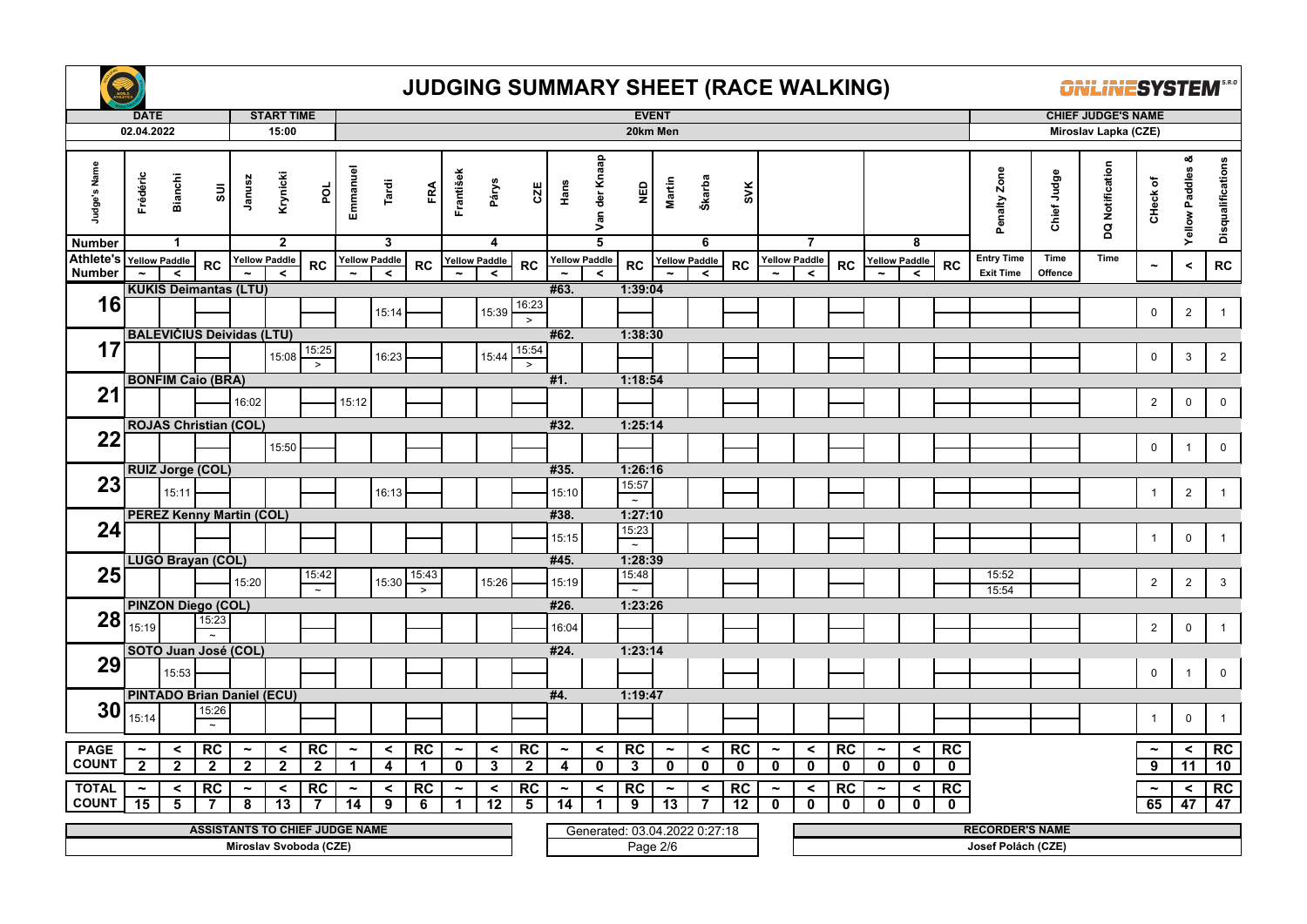

|                               | <b>DATE</b>                           |                                |                                       |                            | <b>START TIME</b>          |                         |                                      |                      |                    |                                      |                      |                    |                                      |                                 | <b>EVENT</b>       |                                       |                               |                                 |                                       |                         |                    |                                      |                         |                   |                        |             | <b>CHIEF JUDGE'S NAME</b> |                             |                            |                   |
|-------------------------------|---------------------------------------|--------------------------------|---------------------------------------|----------------------------|----------------------------|-------------------------|--------------------------------------|----------------------|--------------------|--------------------------------------|----------------------|--------------------|--------------------------------------|---------------------------------|--------------------|---------------------------------------|-------------------------------|---------------------------------|---------------------------------------|-------------------------|--------------------|--------------------------------------|-------------------------|-------------------|------------------------|-------------|---------------------------|-----------------------------|----------------------------|-------------------|
|                               | 02.04.2022                            |                                |                                       |                            | 15:00                      |                         |                                      |                      |                    |                                      |                      |                    |                                      |                                 | 20km Men           |                                       |                               |                                 |                                       |                         |                    |                                      |                         |                   |                        |             | Miroslav Lapka (CZE)      |                             |                            |                   |
| Judge's Name<br><b>Number</b> | Frédéric                              | <b>Bianchi</b><br>$\mathbf{1}$ | $\overline{\textrm{su}}$              | Janusz                     | Krynicki<br>$\mathbf{2}$   | por                     | Emmanuel                             | Tardi<br>3           | FRA                | František                            | Párys<br>4           | CZE                | Hans                                 | Van der Knaap<br>$\overline{5}$ | <b>Q3N</b>         | Martin                                | Škarba<br>6                   | SVK                             |                                       | $\overline{7}$          |                    |                                      | 8                       |                   | Penalty Zone           | Chief Judge | DQ Notification           | CHeck of                    | య<br><b>Yellow Paddles</b> | Disqualifications |
| <b>Athlete's</b>              | <b>Yellow Paddle</b>                  |                                |                                       |                            | <b>Yellow Paddle</b>       |                         |                                      | <b>Yellow Paddle</b> |                    |                                      | <b>Yellow Paddle</b> |                    | <b>Yellow Paddle</b>                 |                                 |                    |                                       | <b>Yellow Paddle</b>          |                                 |                                       | <b>Yellow Paddle</b>    |                    |                                      | <b>Yellow Paddle</b>    |                   | <b>Entry Time</b>      | Time        | Time                      |                             |                            |                   |
| <b>Number</b>                 |                                       | $\hat{}$                       | <b>RC</b>                             |                            | $\prec$                    | <b>RC</b>               |                                      | $\prec$              | RC                 |                                      | $\prec$              | RC                 |                                      | $\prec$                         | <b>RC</b>          |                                       | $\prec$                       | <b>RC</b>                       |                                       | $\prec$                 | RC                 |                                      | $\prec$                 | <b>RC</b>         | <b>Exit Time</b>       | Offence     |                           | $\tilde{\phantom{a}}$       | $\,<$                      | RC                |
|                               |                                       |                                | <b>LOPEZ Miguel Angel (ESP)</b>       |                            |                            |                         |                                      |                      |                    |                                      |                      |                    | #10.                                 |                                 | 1:20:41            |                                       |                               |                                 |                                       |                         |                    |                                      |                         |                   |                        |             |                           |                             |                            |                   |
| 34                            |                                       |                                |                                       |                            |                            |                         |                                      |                      |                    |                                      |                      |                    |                                      |                                 |                    |                                       | 15:26 15:54                   |                                 |                                       |                         |                    |                                      |                         |                   |                        |             |                           | $\mathbf{1}$                | $\overline{1}$             | $\mathbf 0$       |
|                               |                                       |                                | <b>CORCHETE Luis Manuel (ESP)</b>     |                            |                            |                         |                                      |                      |                    |                                      |                      |                    | #                                    |                                 | <b>DQ</b>          |                                       |                               |                                 |                                       |                         |                    |                                      |                         |                   |                        |             |                           |                             |                            |                   |
| 35                            |                                       |                                | 15:19                                 |                            |                            | 15:49                   |                                      |                      | 15:58              |                                      |                      | 15:33              |                                      |                                 |                    |                                       |                               |                                 |                                       |                         |                    |                                      |                         |                   | 15:54                  |             |                           |                             |                            |                   |
|                               | 15:15                                 |                                |                                       | 15:28                      | 15:40                      | $\geq$                  |                                      | 15:49                | $\geq$             |                                      | 15:21                | $\,>$              |                                      |                                 |                    | 15:22                                 |                               |                                 |                                       |                         |                    |                                      |                         |                   | 15:56                  |             | 16:01                     | 3                           | $\mathbf{3}$               | $\overline{4}$    |
|                               |                                       |                                | <b>AMEZCUA Alberto (ESP)</b>          |                            |                            |                         |                                      |                      |                    |                                      |                      |                    | #5.                                  |                                 | 1:19:58            |                                       |                               |                                 |                                       |                         |                    |                                      |                         |                   |                        |             |                           |                             |                            |                   |
| 36                            | 15:34                                 |                                |                                       | 15:36                      |                            | 15:48<br>$\overline{z}$ | 15:15                                |                      |                    |                                      |                      |                    |                                      |                                 |                    |                                       |                               |                                 |                                       |                         |                    |                                      |                         |                   |                        |             |                           | 3                           | $\mathsf 0$                | $\mathbf{1}$      |
|                               |                                       |                                | <b>JOKINEN Jerry (FIN)</b>            |                            |                            |                         |                                      |                      |                    |                                      |                      |                    | #42.                                 |                                 | 1:28:00            |                                       |                               |                                 |                                       |                         |                    |                                      |                         |                   |                        |             |                           |                             |                            |                   |
| 39                            |                                       |                                |                                       |                            |                            |                         |                                      |                      |                    |                                      | 15:49                |                    |                                      |                                 |                    |                                       |                               |                                 |                                       |                         |                    |                                      |                         |                   |                        |             |                           | 0                           | $\overline{1}$             | $\mathbf 0$       |
|                               |                                       |                                |                                       |                            |                            |                         |                                      |                      |                    |                                      |                      |                    |                                      |                                 |                    |                                       |                               |                                 |                                       |                         |                    |                                      |                         |                   |                        |             |                           |                             |                            |                   |
|                               |                                       |                                | <b>JOUKAS Lauri (FIN)</b>             |                            |                            |                         |                                      |                      |                    |                                      |                      |                    | #55.                                 |                                 | 1:30:06            |                                       |                               |                                 |                                       |                         |                    |                                      |                         |                   |                        |             |                           |                             |                            |                   |
| 40                            |                                       |                                |                                       |                            |                            |                         |                                      |                      |                    |                                      | 15:31                |                    |                                      |                                 |                    |                                       |                               |                                 |                                       |                         |                    |                                      |                         |                   |                        |             |                           | $\mathsf{O}$                | $\overline{1}$             | $\mathbf 0$       |
|                               |                                       |                                | <b>OJALA Aleksi (FIN)</b>             |                            |                            |                         |                                      |                      |                    |                                      |                      |                    | #18.                                 |                                 | 1:22:41            |                                       |                               |                                 |                                       |                         |                    |                                      |                         |                   |                        |             |                           |                             |                            |                   |
| 42                            |                                       | 15:54                          |                                       | 15:15                      |                            | 15:35                   |                                      | 15:44                | 15:52              |                                      |                      |                    |                                      |                                 |                    |                                       | 16:02                         | 16:10                           |                                       |                         |                    |                                      |                         |                   | 16:13                  |             |                           | $\mathbf{1}$                | 3                          | $\mathbf{3}$      |
|                               |                                       |                                | <b>MADELINE-DEGY Martin (FRA)</b>     |                            |                            |                         |                                      |                      | $\geq$             |                                      |                      |                    | #                                    |                                 | <b>DNF</b>         |                                       |                               | $\, >$                          |                                       |                         |                    |                                      |                         |                   | 16:15                  |             |                           |                             |                            |                   |
| 47                            |                                       |                                | 15:33                                 |                            |                            |                         |                                      |                      |                    |                                      |                      |                    |                                      |                                 |                    |                                       |                               | 15:28                           |                                       |                         |                    |                                      |                         |                   |                        |             |                           |                             |                            |                   |
|                               |                                       | 15:29                          | $\rightarrow$                         |                            |                            |                         |                                      | 15:13                |                    |                                      |                      |                    |                                      |                                 |                    |                                       | 15:15                         | $\rightarrow$                   |                                       |                         |                    |                                      |                         |                   |                        |             |                           | $\mathsf{O}$                | $\mathbf{3}$               | $\overline{2}$    |
|                               |                                       |                                | <b>PETER Florian (FRA)</b>            |                            |                            |                         |                                      |                      |                    |                                      |                      |                    | #61.                                 |                                 | 1:36:11            |                                       |                               |                                 |                                       |                         |                    |                                      |                         |                   |                        |             |                           |                             |                            |                   |
| 48                            |                                       |                                |                                       |                            |                            |                         |                                      |                      |                    |                                      |                      |                    |                                      | 15:15                           |                    |                                       |                               |                                 |                                       |                         |                    |                                      |                         |                   |                        |             |                           | $\mathbf 0$                 | $\overline{1}$             | $\mathbf 0$       |
|                               |                                       |                                | <b>SCHWING Martin (FRA)</b>           |                            |                            |                         |                                      |                      |                    |                                      |                      |                    | #                                    |                                 | <b>DNF</b>         |                                       |                               |                                 |                                       |                         |                    |                                      |                         |                   |                        |             |                           |                             |                            |                   |
| 49                            |                                       |                                |                                       |                            |                            |                         |                                      |                      | 15:56              |                                      |                      | 15:42              |                                      |                                 | 15:44              |                                       |                               |                                 |                                       |                         |                    |                                      |                         |                   | 15:59                  |             |                           |                             |                            |                   |
|                               |                                       |                                |                                       |                            | 15:57                      |                         |                                      | 15:49                | $\geq$             |                                      |                      | $\,>\,$            |                                      |                                 | $\,>$              |                                       |                               |                                 |                                       |                         |                    |                                      |                         |                   | 16:01                  |             |                           | $\mathbf 0$                 | $\overline{2}$             | $\mathbf{3}$      |
|                               |                                       |                                | <b>VALLÉE Kyrian (FRA)</b>            |                            |                            |                         |                                      |                      |                    |                                      |                      |                    | #49.                                 |                                 | 1:29:31            |                                       |                               |                                 |                                       |                         |                    |                                      |                         |                   |                        |             |                           |                             |                            |                   |
| 50                            |                                       |                                |                                       |                            | 15:12                      |                         |                                      |                      |                    |                                      |                      |                    |                                      |                                 |                    |                                       |                               |                                 |                                       |                         |                    |                                      |                         |                   |                        |             |                           | $\mathbf 0$                 | $\overline{1}$             | $\mathsf 0$       |
|                               |                                       |                                |                                       |                            |                            |                         |                                      |                      |                    |                                      |                      |                    |                                      |                                 |                    |                                       |                               |                                 |                                       |                         |                    |                                      |                         |                   |                        |             |                           |                             |                            |                   |
| <b>PAGE</b><br><b>COUNT</b>   | $\tilde{\phantom{a}}$<br>$\mathbf{2}$ | $\prec$<br>$\mathbf{2}$        | RC<br>$\overline{\mathbf{2}}$         | $\tilde{\phantom{a}}$<br>3 | $\prec$<br>3               | <b>RC</b><br>3          | $\tilde{\phantom{a}}$<br>$\mathbf 1$ | $\prec$<br>4         | RC<br>$\mathbf{3}$ | $\tilde{\phantom{a}}$<br>$\mathbf 0$ | $\prec$<br>3         | RC<br>$\mathbf{2}$ | $\tilde{\phantom{m}}$<br>$\mathbf 0$ | $\prec$<br>$\mathbf{1}$         | RC<br>$\mathbf{1}$ | $\tilde{\phantom{a}}$<br>$\mathbf{2}$ | $\prec$<br>3                  | $\overline{RC}$<br>$\mathbf{2}$ | $\tilde{\phantom{a}}$<br>$\mathbf{0}$ | $\prec$<br>$\mathbf{0}$ | RC<br>$\mathbf 0$  | $\tilde{\phantom{a}}$<br>$\mathbf 0$ | $\prec$<br>$\mathbf 0$  | RC<br>$\mathbf 0$ |                        |             |                           | $\tilde{\phantom{a}}$<br>8  | $\prec$<br>16              | RC<br>13          |
|                               |                                       |                                |                                       |                            |                            |                         |                                      |                      |                    |                                      |                      |                    |                                      |                                 |                    |                                       |                               |                                 |                                       |                         |                    |                                      |                         |                   |                        |             |                           |                             |                            |                   |
| <b>TOTAL</b><br><b>COUNT</b>  | $\tilde{\phantom{a}}$<br>15           | $\prec$<br>5                   | RC<br>-7                              | $\tilde{\phantom{a}}$<br>8 | $\prec$<br>$\overline{13}$ | RC<br>7                 | $\tilde{\phantom{a}}$<br>14          | $\checkmark$<br>9    | RC<br>6            | $\tilde{\phantom{a}}$<br>$\mathbf 1$ | $\prec$<br>12        | RC<br>5            | $\tilde{\phantom{a}}$                | $\prec$<br>1                    | RC<br>9            | $\tilde{\phantom{a}}$<br>13           | $\checkmark$<br>7             | RC<br>$\overline{12}$           | $\tilde{\phantom{a}}$<br>$\mathbf{0}$ | $\prec$<br>$\mathbf{0}$ | RC<br>$\mathbf{0}$ | $\tilde{\phantom{a}}$<br>$\mathbf 0$ | $\prec$<br>$\mathbf{0}$ | RC<br>$\mathbf 0$ |                        |             |                           | $\tilde{\phantom{a}}$<br>65 | $\prec$<br>47              | RC<br>47          |
|                               |                                       |                                |                                       |                            |                            |                         |                                      |                      |                    |                                      |                      |                    | 14                                   |                                 |                    |                                       |                               |                                 |                                       |                         |                    |                                      |                         |                   |                        |             |                           |                             |                            |                   |
|                               |                                       |                                | <b>ASSISTANTS TO CHIEF JUDGE NAME</b> |                            |                            |                         |                                      |                      |                    |                                      |                      |                    |                                      |                                 |                    |                                       | Generated: 03.04.2022 0.27:18 |                                 |                                       |                         |                    |                                      |                         |                   | <b>RECORDER'S NAME</b> |             |                           |                             |                            |                   |
|                               |                                       |                                |                                       |                            |                            | Miroslav Svoboda (CZE)  |                                      |                      |                    |                                      |                      |                    |                                      |                                 |                    | Page 3/6                              |                               |                                 |                                       |                         |                    |                                      |                         |                   | Josef Polách (CZE)     |             |                           |                             |                            |                   |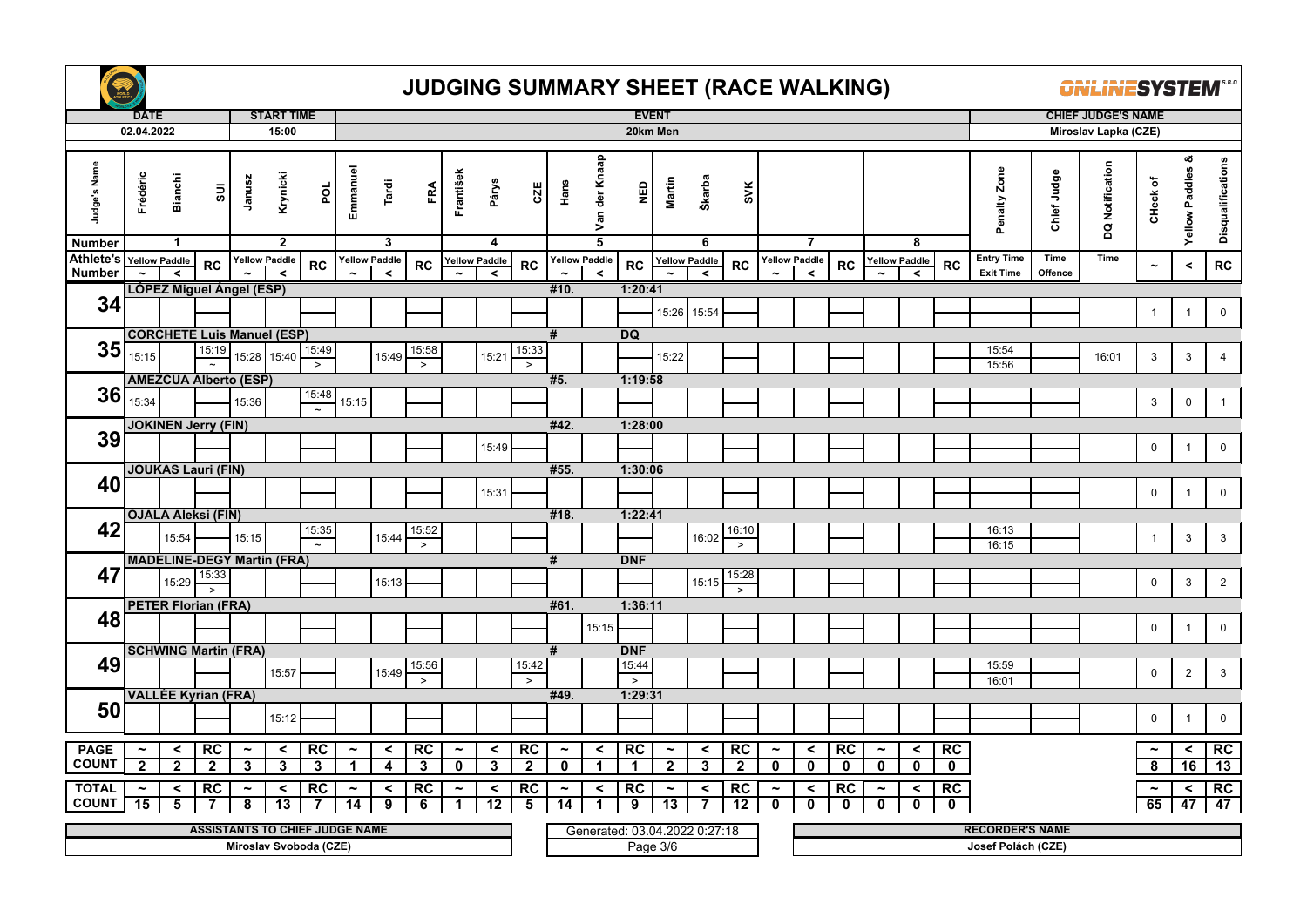

|                               | <b>DATE</b>           |                                |                                       |                       | <b>START TIME</b>        |                        |                       |                |                |                       |                                  |                         |                         |                                 | <b>EVENT</b>                  |                       |                      |                 |                       |                      |              |                       |                      |                         |                        |             | <b>CHIEF JUDGE'S NAME</b> |                           |                            |                   |
|-------------------------------|-----------------------|--------------------------------|---------------------------------------|-----------------------|--------------------------|------------------------|-----------------------|----------------|----------------|-----------------------|----------------------------------|-------------------------|-------------------------|---------------------------------|-------------------------------|-----------------------|----------------------|-----------------|-----------------------|----------------------|--------------|-----------------------|----------------------|-------------------------|------------------------|-------------|---------------------------|---------------------------|----------------------------|-------------------|
|                               | 02.04.2022            |                                |                                       |                       | 15:00                    |                        |                       |                |                |                       |                                  |                         |                         |                                 | 20km Men                      |                       |                      |                 |                       |                      |              |                       |                      |                         |                        |             | Miroslav Lapka (CZE)      |                           |                            |                   |
| Judge's Name<br><b>Number</b> | Frédéric              | <b>Bianchi</b><br>$\mathbf{1}$ | SUI                                   | Janusz                | Krynicki<br>$\mathbf{2}$ | pol                    | Emmanuel              | Tardi<br>3     | FRA            | František             | Párys<br>$\overline{\mathbf{4}}$ | CZE                     | Hans                    | Van der Knaap<br>$\overline{5}$ | )<br>이                        | Martin                | Škarba<br>6          | SVK             |                       | $\overline{7}$       |              |                       | 8                    |                         | Penalty Zone           | Chief Judge | DQ Notification           | CHeck of                  | య<br><b>Yellow Paddles</b> | Disqualifications |
| Athlete's Yellow Paddle       |                       |                                |                                       |                       | <b>Yellow Paddle</b>     |                        |                       | Yellow Paddle  |                |                       | <b>Yellow Paddle</b>             |                         | <b>Yellow Paddle</b>    |                                 |                               |                       | <b>Yellow Paddle</b> |                 |                       | <b>Yellow Paddle</b> |              |                       | <b>Yellow Paddle</b> |                         | <b>Entry Time</b>      | Time        | Time                      |                           |                            |                   |
| <b>Number</b>                 | $\tilde{}$            | $\prec$                        | RC                                    |                       | $\prec$                  | RC                     |                       | $\prec$        | <b>RC</b>      | $\tilde{\phantom{a}}$ | $\prec$                          | RC                      |                         | $\prec$                         | RC                            |                       | $\hat{~}$            | <b>RC</b>       | $\tilde{\phantom{a}}$ | $\prec$              | <b>RC</b>    |                       | $\prec$              | <b>RC</b>               | <b>Exit Time</b>       | Offence     |                           | $\widetilde{\phantom{m}}$ | $\,<$                      | ${\sf RC}$        |
|                               |                       |                                | <b>GOGNIES Ryan (FRA)</b>             |                       |                          |                        |                       |                |                |                       |                                  |                         | #                       |                                 | <b>DNF</b>                    |                       |                      |                 |                       |                      |              |                       |                      |                         |                        |             |                           |                           |                            |                   |
| 53                            | 15:20                 |                                |                                       |                       |                          |                        | 15:17                 |                |                |                       |                                  |                         |                         |                                 |                               |                       |                      |                 |                       |                      |              |                       |                      |                         |                        |             |                           | $\overline{2}$            | $\mathsf 0$                | $\mathsf 0$       |
|                               |                       |                                |                                       |                       |                          |                        |                       |                |                |                       |                                  |                         |                         |                                 |                               |                       |                      |                 |                       |                      |              |                       |                      |                         |                        |             |                           |                           |                            |                   |
| 56                            |                       |                                | POHLE Hagen (GER)                     |                       |                          |                        |                       |                |                |                       |                                  |                         | #29.                    |                                 | 1:23:49                       |                       |                      |                 |                       |                      |              |                       |                      |                         |                        |             |                           |                           |                            |                   |
|                               |                       |                                |                                       |                       | 15:52                    |                        |                       |                |                |                       |                                  |                         |                         |                                 |                               |                       |                      |                 |                       |                      |              |                       |                      |                         |                        |             |                           | $\mathbf 0$               | $\overline{1}$             | $\mathbf 0$       |
|                               |                       |                                | <b>JUNGHANNS Karl (GER)</b>           |                       |                          |                        |                       |                |                |                       |                                  |                         | #12.                    |                                 | 1:20:53                       |                       |                      |                 |                       |                      |              |                       |                      |                         |                        |             |                           |                           |                            |                   |
| 58                            |                       |                                |                                       |                       | 16:20                    |                        | 16:13                 |                | 16:21          |                       |                                  |                         |                         |                                 |                               |                       |                      |                 |                       |                      |              |                       |                      |                         |                        |             |                           | $\mathbf{1}$              | $\overline{1}$             | $\mathbf{1}$      |
|                               |                       |                                |                                       |                       |                          |                        |                       |                | $\geq$         |                       |                                  |                         |                         |                                 |                               |                       |                      |                 |                       |                      |              |                       |                      |                         |                        |             |                           |                           |                            |                   |
|                               |                       |                                | <b>BOYCE Brendan (IRL)</b>            |                       |                          |                        |                       |                |                |                       |                                  |                         | #33.                    |                                 | 1:25:59                       |                       |                      |                 |                       |                      |              |                       |                      |                         |                        |             |                           |                           |                            |                   |
| 60                            |                       |                                |                                       |                       |                          |                        |                       |                |                |                       | 16:16                            |                         |                         |                                 |                               | 15:32                 |                      |                 |                       |                      |              |                       |                      |                         |                        |             |                           | $\mathbf{1}$              | $\overline{1}$             | $\mathbf 0$       |
|                               |                       |                                | <b>WRIGHT Alex (IRL)</b>              |                       |                          |                        |                       |                |                |                       |                                  |                         | #28.                    |                                 | 1:23:45                       |                       |                      |                 |                       |                      |              |                       |                      |                         |                        |             |                           |                           |                            |                   |
| 61                            | 15:36                 |                                |                                       |                       |                          |                        |                       |                |                |                       |                                  |                         |                         |                                 |                               |                       |                      |                 |                       |                      |              |                       |                      |                         |                        |             |                           |                           |                            |                   |
|                               |                       |                                |                                       |                       |                          |                        | 15:42                 |                |                |                       |                                  |                         |                         |                                 |                               |                       |                      |                 |                       |                      |              |                       |                      |                         |                        |             |                           | $\sqrt{2}$                | $\pmb{0}$                  | $\mathbf 0$       |
|                               |                       | <b>LANE Oisin (IRL)</b>        |                                       |                       |                          |                        |                       |                |                |                       |                                  |                         | #37.                    |                                 | 1:27:06                       |                       |                      |                 |                       |                      |              |                       |                      |                         |                        |             |                           |                           |                            |                   |
| 63                            |                       |                                |                                       |                       |                          |                        |                       |                |                |                       |                                  |                         | 15:54                   |                                 |                               |                       |                      |                 |                       |                      |              |                       |                      |                         |                        |             |                           | $\mathbf{1}$              | $\mathbf 0$                | $\mathbf 0$       |
|                               |                       |                                | <b>KENNY David (IRL)</b>              |                       |                          |                        |                       |                |                |                       |                                  |                         | #3.                     |                                 | 1:19:44                       |                       |                      |                 |                       |                      |              |                       |                      |                         |                        |             |                           |                           |                            |                   |
| 64                            |                       |                                |                                       |                       |                          |                        |                       |                |                |                       |                                  |                         |                         |                                 |                               |                       |                      |                 |                       |                      |              |                       |                      |                         |                        |             |                           |                           |                            |                   |
|                               |                       |                                |                                       |                       |                          |                        | 16:03                 |                |                |                       |                                  |                         |                         |                                 |                               |                       |                      |                 |                       |                      |              |                       |                      |                         |                        |             |                           | $\mathbf{1}$              | $\pmb{0}$                  | $\mathbf 0$       |
|                               |                       |                                | <b>BRAGGIO Mattia (ITA)</b>           |                       |                          |                        |                       |                |                |                       |                                  |                         | #47.                    |                                 | 1:29:13                       |                       |                      |                 |                       |                      |              |                       |                      |                         |                        |             |                           |                           |                            |                   |
| 66                            |                       | 15:34                          |                                       |                       | 16:01                    |                        |                       |                |                |                       |                                  |                         |                         |                                 |                               |                       |                      |                 |                       |                      |              |                       |                      |                         |                        |             |                           | $\mathbf 0$               | $\overline{2}$             | $\mathbf 0$       |
|                               |                       |                                | <b>BENVENUTO Francesco (ITA)</b>      |                       |                          |                        |                       |                |                |                       |                                  |                         | #57.                    |                                 |                               |                       |                      |                 |                       |                      |              |                       |                      |                         |                        |             |                           |                           |                            |                   |
| 67                            |                       |                                |                                       |                       |                          |                        |                       |                |                |                       |                                  |                         |                         |                                 | 1:30:42                       |                       |                      | 15:33           |                       |                      |              |                       |                      |                         |                        |             |                           |                           |                            |                   |
|                               |                       |                                |                                       |                       |                          |                        |                       |                |                |                       |                                  |                         |                         |                                 |                               |                       | 15:29                | $\geq$          |                       |                      |              |                       |                      |                         |                        |             |                           | $\mathbf 0$               | $\overline{1}$             | $\mathbf{1}$      |
|                               |                       |                                | <b>CAPORASO Teodorico (ITA)</b>       |                       |                          |                        |                       |                |                |                       |                                  |                         | #25.                    |                                 | 1:23:15                       |                       |                      |                 |                       |                      |              |                       |                      |                         |                        |             |                           |                           |                            |                   |
| 69                            |                       |                                |                                       |                       |                          |                        |                       |                |                |                       |                                  |                         | 15:30                   |                                 |                               |                       |                      |                 |                       |                      |              |                       |                      |                         |                        |             |                           | $\overline{1}$            | $\mathbf 0$                | $\mathbf 0$       |
|                               |                       |                                |                                       |                       |                          |                        |                       |                |                |                       |                                  |                         |                         |                                 |                               |                       |                      |                 |                       |                      |              |                       |                      |                         |                        |             |                           |                           |                            |                   |
| <b>PAGE</b>                   | $\tilde{\phantom{a}}$ | $\prec$                        | RC                                    | $\tilde{\phantom{a}}$ | $\prec$                  | RC                     | $\tilde{\phantom{a}}$ | $\prec$        | RC             | $\tilde{\phantom{a}}$ | $\prec$                          | RC                      | $\tilde{\phantom{a}}$   | $\prec$                         | RC                            | $\tilde{\phantom{a}}$ | $\prec$              | RC              | $\tilde{\phantom{a}}$ | $\prec$              | RC           | $\tilde{\phantom{a}}$ | $\prec$              | RC                      |                        |             |                           | $\tilde{\phantom{a}}$     | $\prec$                    | RC                |
| <b>COUNT</b>                  | $\overline{2}$        | $\mathbf 1$                    | $\mathbf 0$                           | $\mathbf{0}$          | $\mathbf{3}$             | $\mathbf{0}$           | 4                     | $\mathbf 0$    | -1             | $\mathbf 0$           | -1                               | $\mathbf 0$             | $\overline{\mathbf{2}}$ | $\mathbf 0$                     | $\mathbf 0$                   | $\mathbf 1$           | $\mathbf 1$          | 1               | $\mathbf 0$           | $\mathbf 0$          | $\mathbf{0}$ | $\mathbf 0$           | $\mathbf 0$          | $\mathbf 0$             |                        |             |                           | 9                         | 6                          | $\mathbf{2}$      |
| <b>TOTAL</b>                  | $\tilde{\phantom{a}}$ | $\checkmark$                   | RC                                    | $\tilde{\phantom{a}}$ | $\prec$                  | RC                     | $\tilde{\phantom{a}}$ | $\prec$        | <b>RC</b>      | $\tilde{\phantom{a}}$ | $\checkmark$                     | RC                      | $\tilde{\phantom{a}}$   | $\prec$                         | RC                            | $\tilde{\phantom{a}}$ | $\hat{}$             | RC              | $\tilde{\phantom{a}}$ | $\prec$              | RC           | $\tilde{\phantom{a}}$ | $\prec$              | RC                      |                        |             |                           | $\tilde{\phantom{a}}$     | $\prec$                    | RC                |
| <b>COUNT</b>                  | 15                    | 5                              | $\overline{7}$                        | 8                     | 13                       | $\overline{7}$         | $\overline{14}$       | $\overline{9}$ | $\overline{6}$ | $\mathbf{1}$          | 12                               | $\overline{\mathbf{5}}$ | 14                      | $\mathbf{1}$                    | 9                             | $\overline{13}$       | 7                    | $\overline{12}$ | $\mathbf 0$           | $\mathbf 0$          | $\mathbf{0}$ | $\mathbf 0$           | $\mathbf{0}$         | $\overline{\mathbf{0}}$ |                        |             |                           | 65                        | 47                         | 47                |
|                               |                       |                                |                                       |                       |                          |                        |                       |                |                |                       |                                  |                         |                         |                                 |                               |                       |                      |                 |                       |                      |              |                       |                      |                         |                        |             |                           |                           |                            |                   |
|                               |                       |                                | <b>ASSISTANTS TO CHIEF JUDGE NAME</b> |                       |                          |                        |                       |                |                |                       |                                  |                         |                         |                                 | Generated: 03.04.2022 0.27:18 |                       |                      |                 |                       |                      |              |                       |                      |                         | <b>RECORDER'S NAME</b> |             |                           |                           |                            |                   |
|                               |                       |                                |                                       |                       |                          | Miroslav Svoboda (CZE) |                       |                |                |                       |                                  |                         |                         |                                 | Page 4/6                      |                       |                      |                 |                       |                      |              |                       |                      |                         | Josef Polách (CZE)     |             |                           |                           |                            |                   |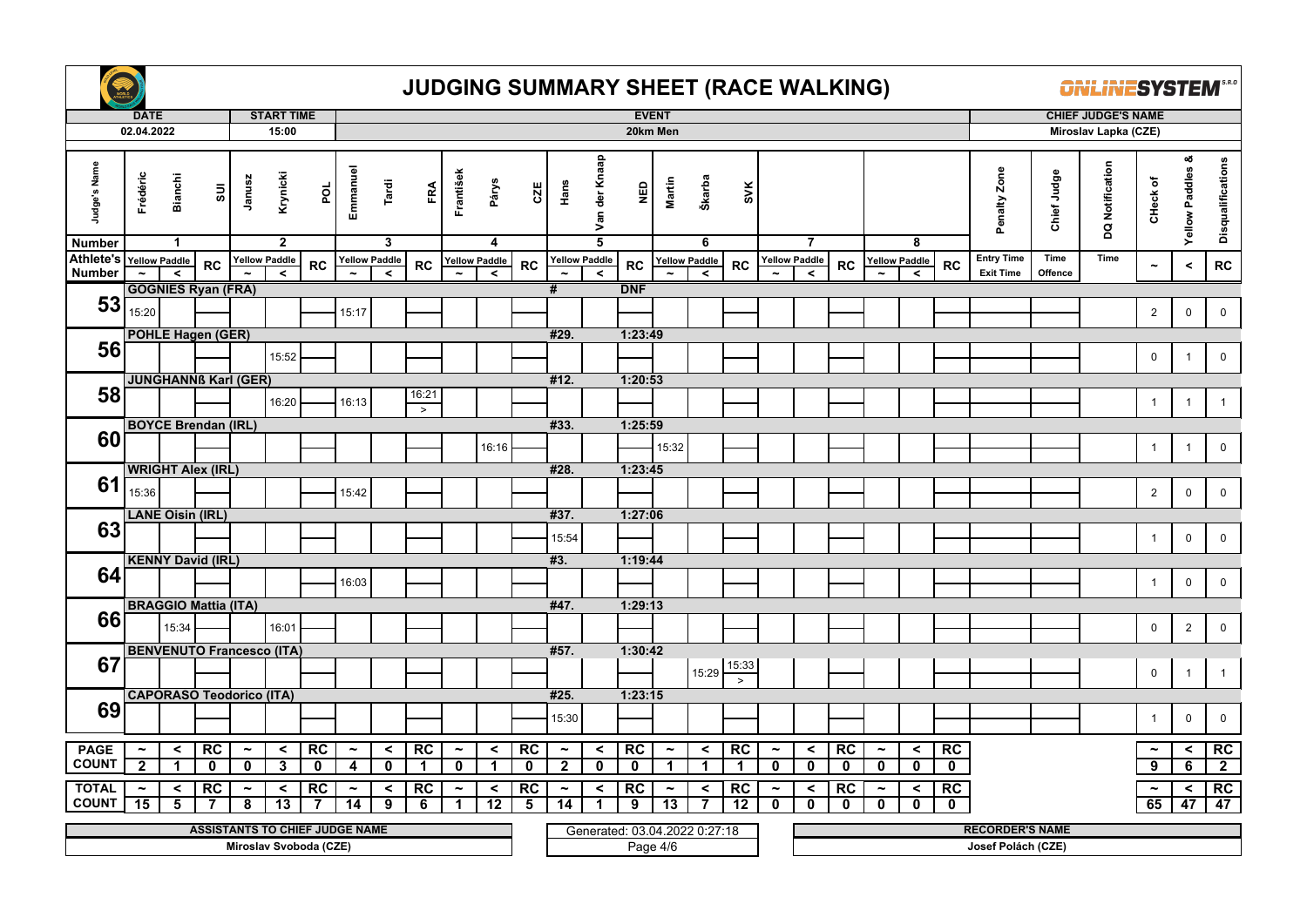

|                               | <b>DATE</b><br>02.04.2022 |                                |                                       |                       | <b>START TIME</b><br>15:00 |                        |                       |                      |                         |                       |                      |             |                       |                                 | 20km Men                      | <b>EVENT</b>          |                      |                       |                       |                      |              |                       |                      |                         |                        |             | <b>CHIEF JUDGE'S NAME</b><br>Miroslav Lapka (CZE) |                       |                            |                   |
|-------------------------------|---------------------------|--------------------------------|---------------------------------------|-----------------------|----------------------------|------------------------|-----------------------|----------------------|-------------------------|-----------------------|----------------------|-------------|-----------------------|---------------------------------|-------------------------------|-----------------------|----------------------|-----------------------|-----------------------|----------------------|--------------|-----------------------|----------------------|-------------------------|------------------------|-------------|---------------------------------------------------|-----------------------|----------------------------|-------------------|
|                               |                           |                                |                                       |                       |                            |                        |                       |                      |                         |                       |                      |             |                       |                                 |                               |                       |                      |                       |                       |                      |              |                       |                      |                         |                        |             |                                                   |                       |                            |                   |
| Judge's Name<br><b>Number</b> | Frédéric                  | <b>Bianchi</b><br>$\mathbf{1}$ | $\Xi$                                 | Janusz                | Krynicki<br>$\overline{2}$ | por                    | Emmanuel              | Tardi<br>3           | FRA                     | František             | Párys<br>4           | CZE         | Hans                  | Van der Knaap<br>$\overline{5}$ | $\frac{6}{2}$                 | Martin                | Škarba<br>6          | SVK                   |                       | $\overline{7}$       |              |                       | 8                    |                         | Penalty Zone           | Chief Judge | DQ Notification                                   | CHeck of              | ೲ<br><b>Yellow Paddles</b> | Disqualifications |
| Athlete's                     | <b>Yellow Paddle</b>      |                                |                                       |                       | <b>Yellow Paddle</b>       |                        |                       | <b>Yellow Paddle</b> |                         |                       | <b>Yellow Paddle</b> |             | <b>Yellow Paddle</b>  |                                 |                               |                       | <b>Yellow Paddle</b> |                       |                       | <b>Yellow Paddle</b> |              |                       | <b>Yellow Paddle</b> |                         | <b>Entry Time</b>      | Time        | Time                                              |                       |                            |                   |
| <b>Number</b>                 |                           | $\overline{\phantom{a}}$       | <b>RC</b>                             |                       | $\prec$                    | <b>RC</b>              |                       | $\prec$              | RC                      |                       | $\prec$              | RC          |                       | $\prec$                         | RC                            |                       | $\prec$              | RC                    |                       | $\prec$              | RC           |                       | $\prec$              | <b>RC</b>               | <b>Exit Time</b>       | Offence     |                                                   | $\tilde{}$            | $\,<$                      | ${\sf RC}$        |
|                               |                           |                                | CICALO <sup>'</sup> Stefano (ITA)     |                       |                            |                        |                       |                      |                         |                       |                      |             | #60.                  |                                 | 1:35:59                       |                       |                      |                       |                       |                      |              |                       |                      |                         |                        |             |                                                   |                       |                            |                   |
| 70                            | 15:12                     |                                | 15:25<br>$\tilde{\phantom{a}}$        |                       |                            |                        |                       |                      |                         |                       |                      |             |                       |                                 |                               |                       |                      |                       |                       |                      |              |                       |                      |                         |                        |             |                                                   | $\overline{1}$        | $\mathbf 0$                | $\mathbf{1}$      |
|                               |                           |                                | <b>GIUPPONI Matteo (ITA)</b>          |                       |                            |                        |                       |                      |                         |                       |                      |             | #16.                  |                                 | 1:21:51                       |                       |                      |                       |                       |                      |              |                       |                      |                         |                        |             |                                                   |                       |                            |                   |
| 71                            | 15:30                     |                                |                                       |                       |                            |                        |                       |                      |                         |                       |                      |             |                       |                                 |                               | 15:18                 |                      | 15:30                 |                       |                      |              |                       |                      |                         |                        |             |                                                   | $\overline{2}$        | $\mathbf 0$                | $\mathbf{1}$      |
|                               |                           |                                |                                       |                       |                            |                        |                       |                      |                         |                       |                      |             |                       |                                 |                               |                       |                      | $\tilde{\phantom{a}}$ |                       |                      |              |                       |                      |                         |                        |             |                                                   |                       |                            |                   |
| 73                            |                           |                                | <b>SAULGRIEZIS Raivo (LAT)</b>        |                       |                            |                        |                       |                      |                         |                       |                      |             | #34.                  |                                 | 1:26:07                       |                       |                      | 15:45                 |                       |                      |              |                       |                      |                         |                        |             |                                                   |                       |                            |                   |
|                               |                           |                                |                                       |                       | 16:16                      |                        |                       |                      |                         |                       |                      |             |                       |                                 |                               |                       | 15:36                | $\geq$                |                       |                      |              |                       |                      |                         |                        |             |                                                   | $\mathbf 0$           | $\overline{2}$             |                   |
|                               |                           |                                | <b>CALDERÓN Jesús Osvaldo (MEX)</b>   |                       |                            |                        |                       |                      |                         |                       |                      |             | #11.                  |                                 | 1:20:49                       |                       |                      |                       |                       |                      |              |                       |                      |                         |                        |             |                                                   |                       |                            |                   |
| 74                            |                           |                                |                                       |                       |                            |                        | 16:16                 |                      |                         |                       |                      |             | 15:22                 |                                 | 15:33<br>$\cdot$              |                       |                      |                       |                       |                      |              |                       |                      |                         |                        |             |                                                   | $\overline{2}$        | $\mathbf 0$                | $\mathbf{1}$      |
|                               |                           |                                | <b>CÓRDOVA FERNÁNDEZ César (MEX)</b>  |                       |                            |                        |                       |                      |                         |                       |                      |             | #20.                  |                                 | 1:22:48                       |                       |                      |                       |                       |                      |              |                       |                      |                         |                        |             |                                                   |                       |                            |                   |
| 75                            | 15:11                     |                                |                                       |                       |                            |                        | 15:45                 |                      |                         |                       |                      |             |                       |                                 |                               | 15:18                 |                      |                       |                       |                      |              |                       |                      |                         |                        |             |                                                   | 3                     | $\pmb{0}$                  | $\mathbf 0$       |
|                               |                           |                                | <b>CABRERA Yassir (PAN)</b>           |                       |                            |                        |                       |                      |                         |                       |                      |             | #40.                  |                                 | 1:27:40                       |                       |                      |                       |                       |                      |              |                       |                      |                         |                        |             |                                                   |                       |                            |                   |
| 78                            |                           |                                |                                       |                       |                            |                        | 15:51                 |                      |                         |                       | 15:17                |             |                       |                                 |                               | 15:18                 |                      |                       |                       |                      |              |                       |                      |                         |                        |             |                                                   | $\overline{2}$        | $\overline{1}$             | $\mathbf 0$       |
|                               |                           |                                | <b>SNYMAN Wayne (RSA)</b>             |                       |                            |                        |                       |                      |                         |                       |                      |             | #9.                   |                                 | 1:20:39                       |                       |                      |                       |                       |                      |              |                       |                      |                         |                        |             |                                                   |                       |                            |                   |
| 80                            |                           |                                |                                       |                       |                            |                        | 15:28                 |                      |                         |                       |                      |             |                       |                                 |                               | 15:34                 |                      | 15:58                 |                       |                      |              |                       |                      |                         |                        |             |                                                   | $\overline{2}$        | $\mathsf 0$                | $\overline{1}$    |
|                               |                           |                                | <b>RÍZEK Milan (SVK)</b>              |                       |                            |                        |                       |                      |                         |                       |                      |             |                       |                                 |                               |                       |                      | $\tilde{\phantom{a}}$ |                       |                      |              |                       |                      |                         |                        |             |                                                   |                       |                            |                   |
| 81                            |                           |                                |                                       |                       |                            |                        |                       |                      |                         |                       |                      |             | #59.                  |                                 | 1:35:41                       |                       |                      |                       |                       |                      |              |                       |                      |                         |                        |             |                                                   |                       |                            |                   |
|                               | 16:14                     |                                |                                       |                       |                            |                        |                       |                      |                         |                       |                      |             |                       |                                 |                               |                       |                      |                       |                       |                      |              |                       |                      |                         |                        |             |                                                   | $\mathbf{1}$          | $\mathbf 0$                | $\mathbf 0$       |
|                               |                           |                                | KOVÁČ Daniel (SVK)                    |                       |                            |                        |                       |                      |                         |                       |                      |             | #                     |                                 | <b>DNF</b>                    |                       |                      |                       |                       |                      |              |                       |                      |                         |                        |             |                                                   |                       |                            |                   |
| 82                            |                           |                                |                                       |                       |                            |                        |                       |                      |                         |                       | 16:04                |             | 15:23                 |                                 |                               | 15:32                 |                      |                       |                       |                      |              |                       |                      |                         |                        |             |                                                   | $\overline{2}$        | $\overline{1}$             | $\mathbf 0$       |
|                               |                           |                                | <b>DRISSI Raouf (TUN)</b>             |                       |                            |                        |                       |                      |                         |                       |                      |             | #                     |                                 | <b>DQ</b>                     |                       |                      |                       |                       |                      |              |                       |                      |                         |                        |             |                                                   |                       |                            |                   |
| 84                            |                           |                                | 15:28                                 |                       |                            | 15:12                  |                       |                      |                         |                       |                      |             |                       |                                 | 15:44                         |                       |                      | 15:55                 |                       |                      |              |                       |                      |                         | 15:47                  |             |                                                   |                       |                            |                   |
|                               | 15:07                     |                                |                                       | 15:07                 |                            | $\sim$                 |                       |                      |                         |                       |                      |             | 15:10                 |                                 | $\overline{\phantom{0}}$      |                       | 15:50                | $\geq$                |                       |                      |              |                       |                      |                         | 15:49                  |             | 15:58                                             | $\mathbf{3}$          | $\overline{1}$             | $\overline{4}$    |
| <b>PAGE</b>                   | $\tilde{\phantom{a}}$     | $\prec$                        | RC                                    | $\tilde{\phantom{a}}$ | $\prec$                    | RC                     | $\thicksim$           | $\prec$              | RC                      | $\tilde{\phantom{a}}$ | $\prec$              | RC          | $\tilde{\phantom{a}}$ | $\prec$                         | RC                            | $\tilde{\phantom{a}}$ | $\prec$              | RC                    | $\tilde{\phantom{a}}$ | $\prec$              | RC           | $\tilde{\phantom{a}}$ | $\prec$              | RC                      |                        |             |                                                   | $\tilde{\phantom{a}}$ | $\prec$                    | RC                |
| <b>COUNT</b>                  | 5                         | $\mathbf{0}$                   | $\overline{2}$                        | 1                     | $\mathbf{1}$               | $\mathbf 1$            | 4                     | $\mathbf{0}$         | $\mathbf 0$             | $\mathbf 0$           | $\mathbf{2}$         | $\mathbf 0$ | 3                     | $\mathbf 0$                     | $\mathbf{2}$                  | 5                     | $\overline{2}$       | 4                     | $\mathbf{0}$          | $\mathbf 0$          | $\mathbf{0}$ | $\mathbf 0$           | $\mathbf 0$          | $\mathbf 0$             |                        |             |                                                   | 18                    | 5                          | 9                 |
| <b>TOTAL</b>                  | $\tilde{\phantom{a}}$     | $\prec$                        | RC                                    | $\tilde{\phantom{a}}$ | $\prec$                    | RC                     | $\tilde{\phantom{a}}$ | $\prec$              | RC                      | $\tilde{\phantom{a}}$ | $\prec$              | RC          | $\tilde{\phantom{a}}$ | $\prec$                         | RC                            | $\tilde{\phantom{a}}$ | $\checkmark$         | RC                    | $\tilde{\phantom{a}}$ | $\prec$              | RC           | $\tilde{\phantom{a}}$ | $\prec$              | RC                      |                        |             |                                                   | $\tilde{\phantom{a}}$ | $\prec$                    | RC                |
| <b>COUNT</b>                  | 15                        | $\overline{\mathbf{5}}$        | $\overline{7}$                        | 8                     | $\overline{13}$            | $\overline{7}$         | 14                    | $\overline{9}$       | $\overline{\mathbf{6}}$ | $\mathbf{1}$          | 12                   | 5           | 14                    | $\blacktriangleleft$            | 9                             | 13                    | $\overline{7}$       | $\overline{12}$       | $\mathbf 0$           | $\mathbf 0$          | $\mathbf{0}$ | $\mathbf 0$           | $\mathbf{0}$         | $\overline{\mathbf{0}}$ |                        |             |                                                   | 65                    | 47                         | 47                |
|                               |                           |                                | <b>ASSISTANTS TO CHIEF JUDGE NAME</b> |                       |                            |                        |                       |                      |                         |                       |                      |             |                       |                                 | Generated: 03.04.2022 0:27:18 |                       |                      |                       |                       |                      |              |                       |                      |                         | <b>RECORDER'S NAME</b> |             |                                                   |                       |                            |                   |
|                               |                           |                                |                                       |                       |                            | Miroslav Svoboda (CZE) |                       |                      |                         |                       |                      |             |                       |                                 |                               | Page 5/6              |                      |                       |                       |                      |              |                       |                      |                         | Josef Polách (CZE)     |             |                                                   |                       |                            |                   |